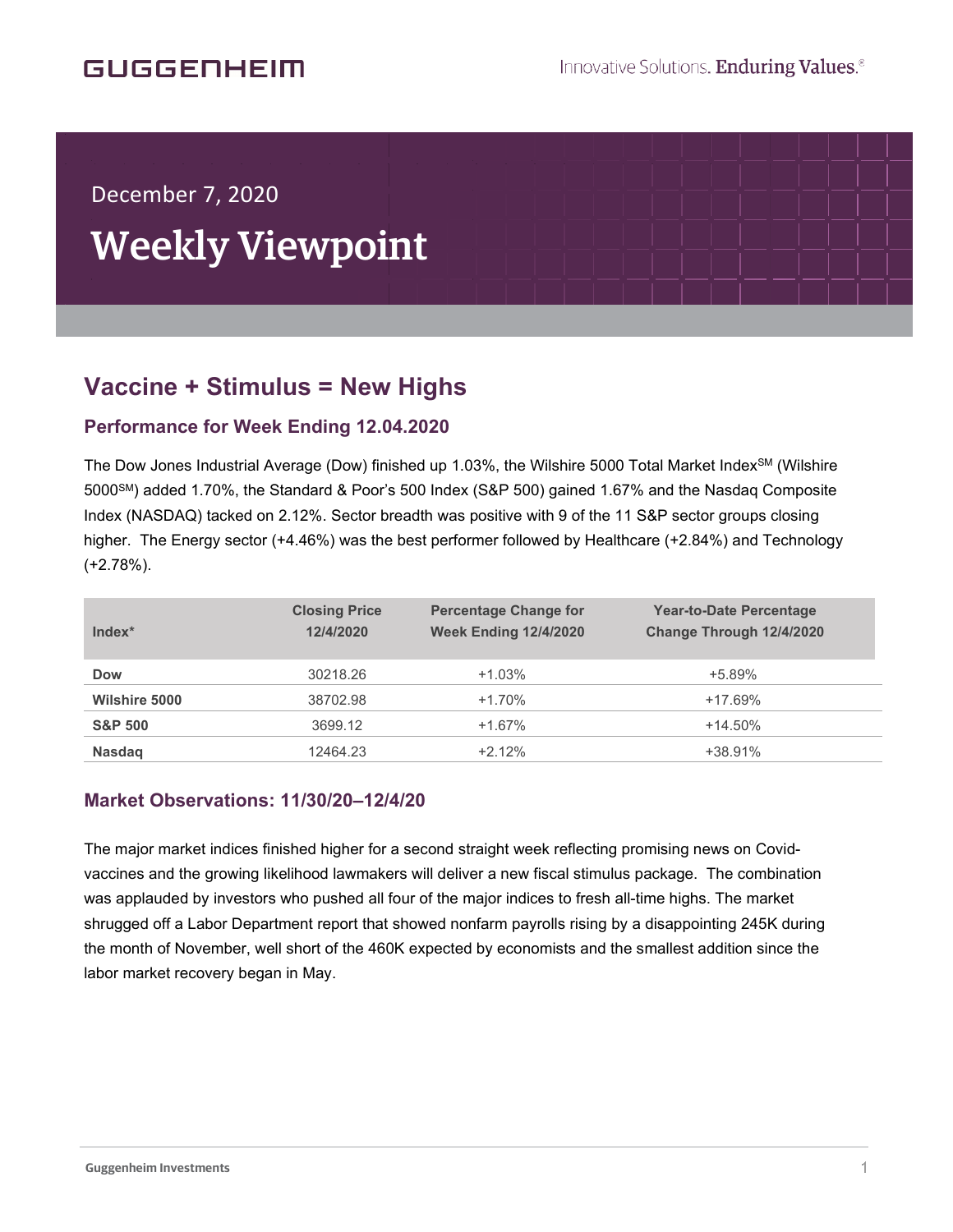The rise in the market in the face of the lackluster payroll data, suggests that bad economic news is being viewed in a positive light as it increases the odds of a stimulus deal. A deal no longer seems a matter of 'if' but instead, a matter of when and how much. While the economy still has some upward momentum, additional stimulus is needed to bridge the gap between now and when the vaccine is rolled out to the masses. The probability of a deal in the coming weeks now seems high, as neither political party wants to risk being be blamed for a double dip recession.

During the week there were several stories in the media saying lawmakers are starting to find middle ground. A group of bipartisan lawmakers unveiled a \$908 billion stimulus proposal in an effort to break a months-long impasse. House Speaker Nancy Pelosi and Senate Democratic leader Chuck Schumer said the bipartisan aid package should be the foundation for negotiations. While Senate Majority Leader Mitch McConnell has yet to show his cards, House Majority Leader Steny Hoyer, said he hopes to see a deal worked out in principle. Hoyer told the media that he had talked with McConnell about the time frame. "He and I both agreed that it would be optimal if in fact we get to agreement by the end of this weekend, have that agreement put on paper and memorialized so that we can consider it as early as (this coming) Wednesday or Thursday."

On the vaccine front, Pfizer and BioNTech's vaccine got the green light for use in Britain, the first Western country to approve a shot for COVID-19. Meanwhile, it was reported that the US will see the first shipments of this vaccine delivered by December 15 while Moderna's vaccine will arrive a week later. A federal vaccine advisory panel recommended that health-care workers and residents of long-term care facilities should be the first to receive the vaccine. Dr. Anthony Fauci said that US residents without co-existing conditions or elevated risks will get access to vaccines by April. He went on to say that, if Americans embrace vaccination to a high enough degree, herd immunity could be reached over the summer.

**Market View**: Despite the tug of war between the pending rollout of a Covid vaccine and the recent surge in cases, we continue to maintain a favorable outlook for the markets. Equity markets tend to look forward and the key is to look beyond the next 3-4 weeks or even the next 3-4 months and to focus on how things will look like in the next 3 to 4 quarters. Through our lens, the economic recovery remains intact, earnings expectations continue to move higher, and the Federal Reserve is expected to maintain its very accommodative monetary policy for the foreseeable future. In addition, it's highly likely that a Covid vaccine will be available in the weeks ahead and the odds that policymakers will roll out another fiscal stimulus package are on the rise. While nothing moves in a straight line, we continue to believe the return profile over the next 12 – 24 months should remain asymmetrical, with an upward bias.

**The Week Ahead:** The focus in the coming week will remain on the stimulus talks, as well as the FDA meeting on Thursday when they are scheduled to discuss an Emergency Use Authorization for the Pfizer/BioNTech vaccine. Vice President Pence told governors last week that the vaccine's distribution could begin during the week of December 14. Highlights on the data calendar the November consumer price index (CPI) and jobless claims on Thursday and the University of Michigan's consumer sentiment index for December on Friday. Fed Speak will be very limited as FOMC members will be in a blackout period ahead of